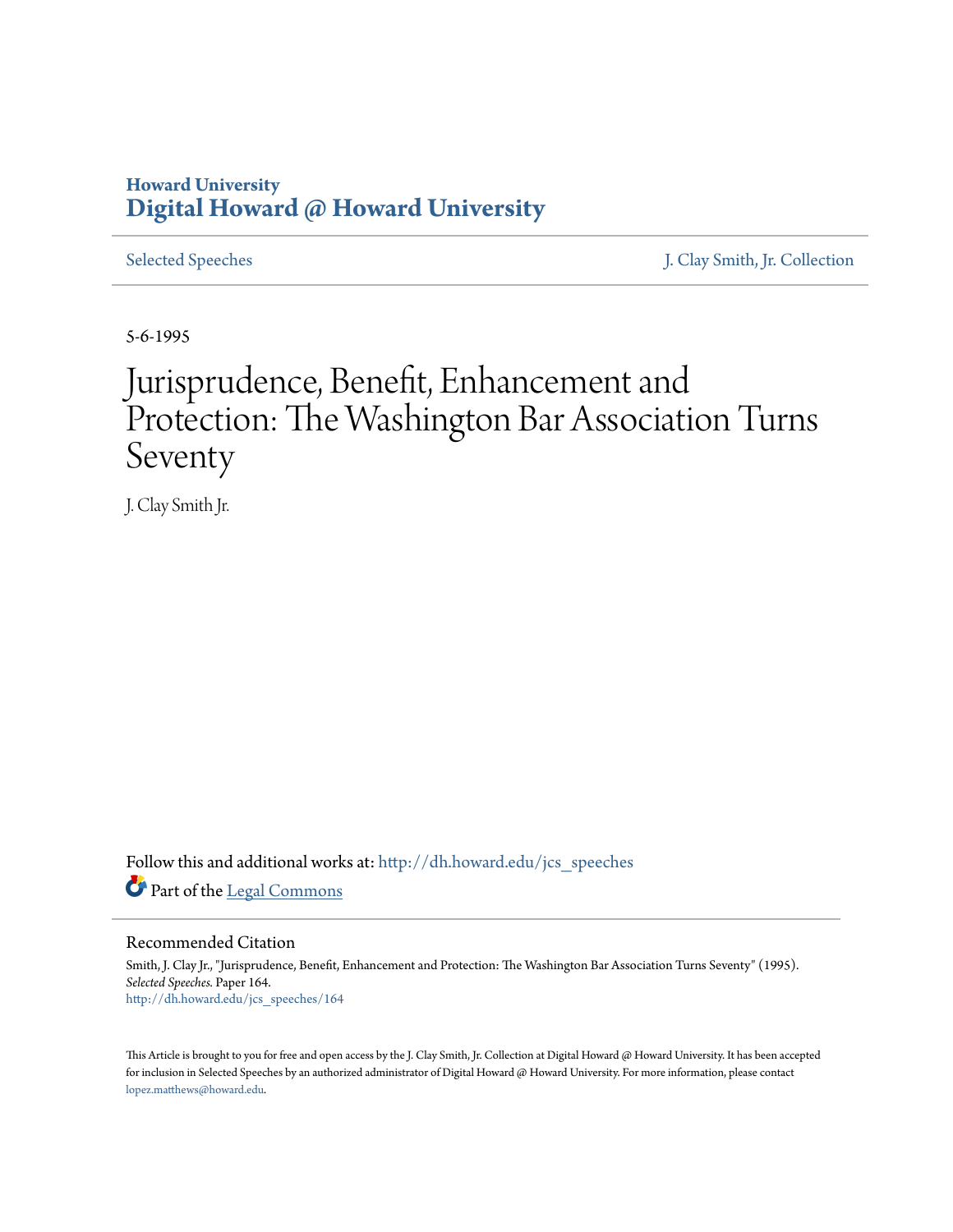#### **Jurisprudence, Benefit, Enhancement and Protection: The Washington Bar Association Turns Seventy**

 $\mathbf{V}$ .

J. Clay Smith, Jr. Professor of Law Howard University School of Law May 6, 1995

In 1916, Democrats and Republicans fought to win the White House over the issue of foreign policy before a seriously divided people. President Woodrow Wilson was contending for a second term in the White House and faced a formidable challenge by his Republican opponent, Charles Evans Hughes. Justice Hughes resigned from his seat on the U.S. Supreme Court to make the run for the presidency. Europe was ravaged by war and the U.S. was about to enter World War I. Black lawyers in the District of Columbia, some of whom would fight in "the War to end all wars," were themselves at war in the District of Columbia fighting against unjust Jim Crow laws, and other vestiges of slavery and overt racism.

#### **The Colored Bar Association**

The experience of the black lawyer in the District of Columbia dates back to 1869, the year that George Boyer Vashon was admitted to the bar of the District of Columbia. His admission, followed by a small, but extremely competent number of black men and women, was the genesis for black lawyers initial discussions on the formation of a "colored bar association" in the District of Columbia.

In 1916, a small group of black lawyers formed the first loosely knit bar group in the District of Columbia for their nmutual benefit and protection." They recognized the need to form a group in order to survive in a profession dominated by a white legal fraternity that was inhospitable to them, and a white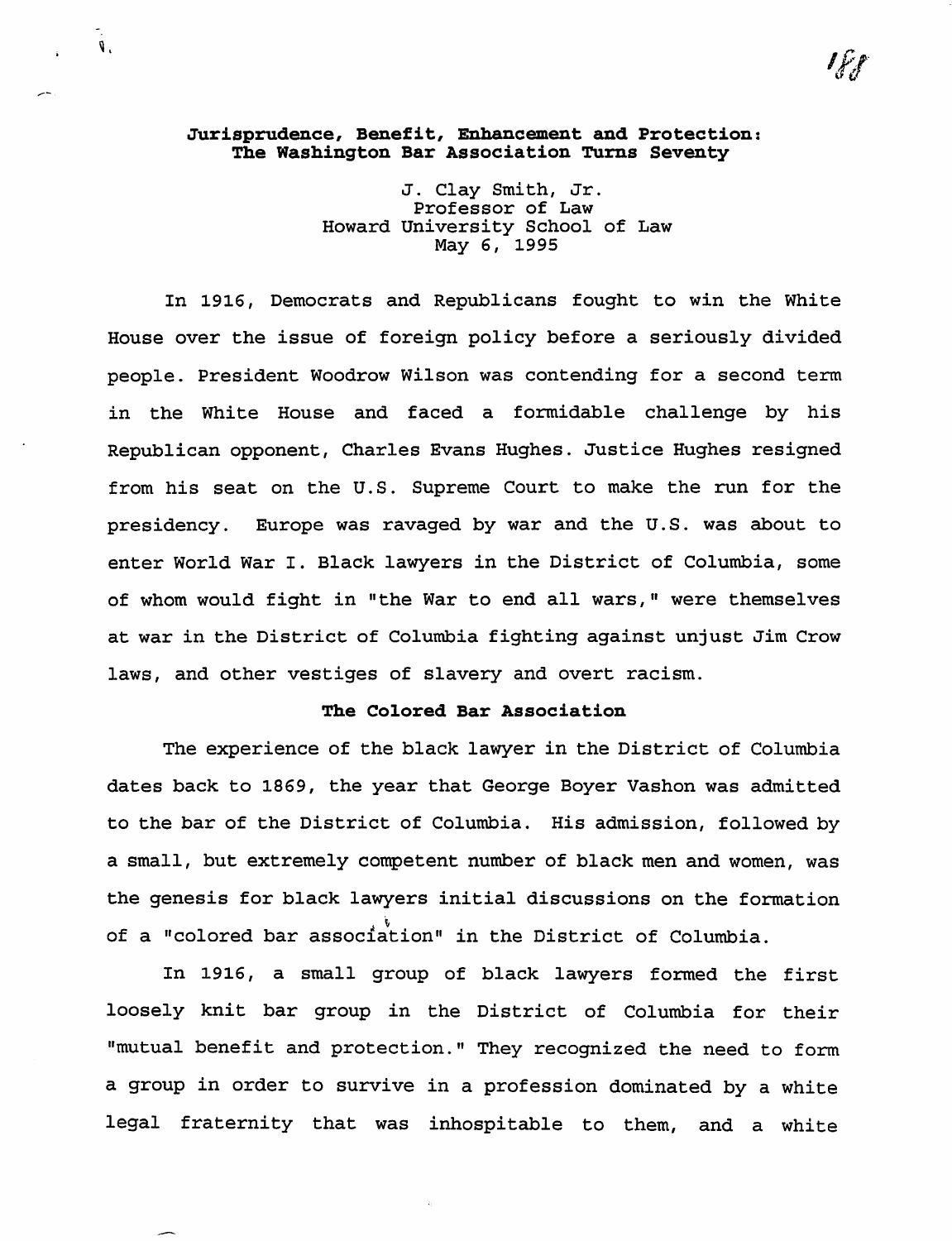judicial system that could impede their improvement as lawyers. Barred from membership of the Bar Association of the District of Columbia (founded on May 23, 1871), under the leadership of William Lepre Houston, Laudros Meledez King, Emanuel D. Molyneaux, and others, the Colored Bar Association was formed laying the foundation for the what would later be the Washington Bar Association.

 $\sigma$  .

#### **The Washington Bar Association Founded**

In 1925, the Washington Bar Association (WBA) was one of several black bar groups formed across the nation as the National Bar Association (NBA) was being formed simultaneously. The purposes of WBA and NBA were similar to the aims of the black bar groups in other states that had formed prior to 1925. The similarities concerned advancement of jurisprudence, self benefit, group enhancement in a racially exclusive society and judicial system, and group protection.

The opportunity for success as a black bar group in the District of Columbia was significant because of the presence of Howard University School of Law, the John Mercer Langston Law School (a Department of the Frelinghuysen University), and the Robert H. Terrell Law School. The graduates of these predominant black law schools joined WBA.

The presence of a black bar group protected laymen who, through WBA, could complain about inequitable treatment in the public school system and employment discrimination in the local government and in the federal government. The presence of a black bar group also made it possible for the black community and black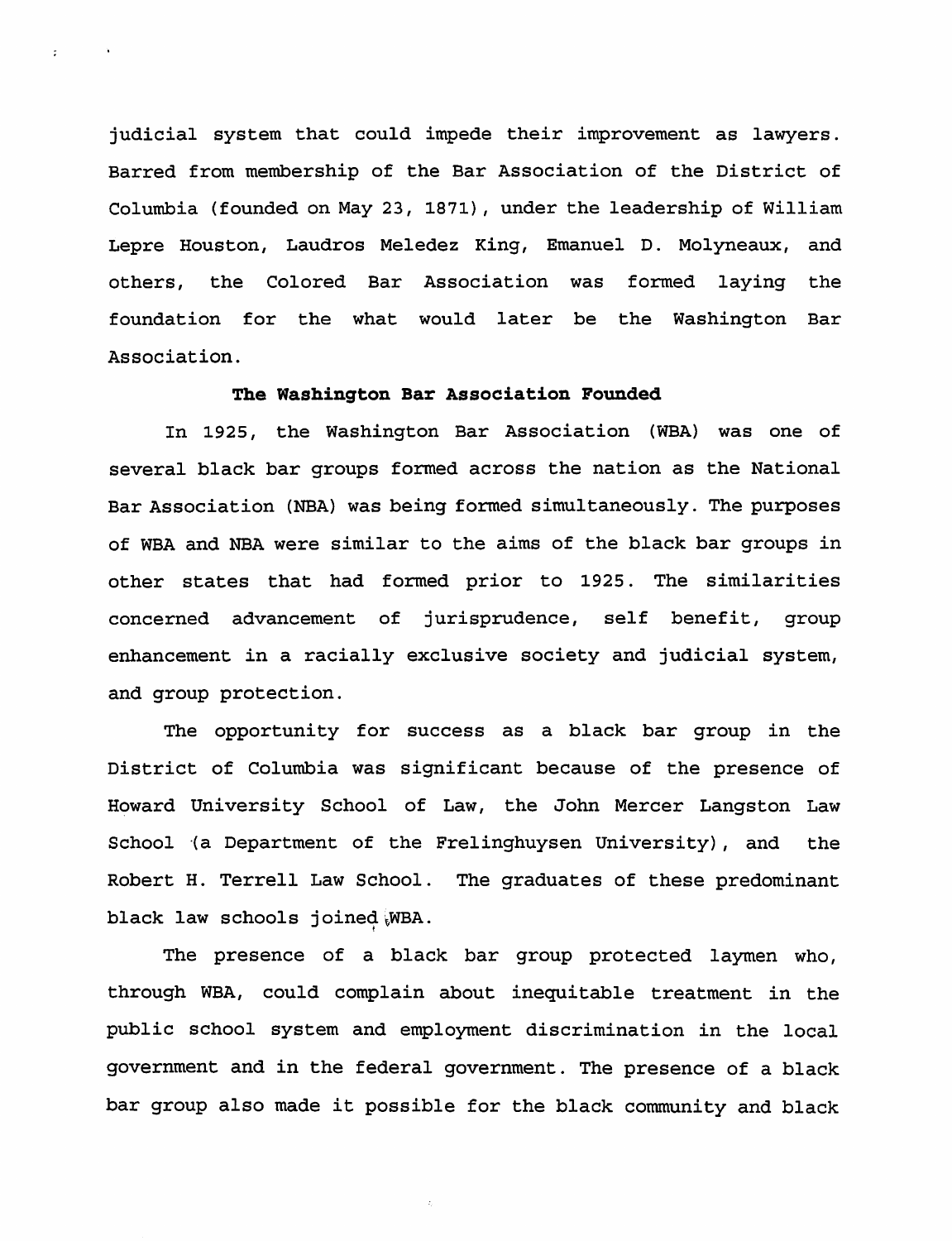lawyers to complain to the local courts regarding police brutality against blacks citizens, the appointment of white judges, who were the political cronies of members of Congress, and to advocate for the appointment of black judges on the then Supreme Court of the District of Columbia, later known as the Municipal Court. This court today is the Superior Court for the District of Columbia.

The history of WBA is rich, but largely untold. Some of WBA's most significant achievements and triumphs necessarily remain undisclosed due to the sensitivity associated with national and local politics. WBA's history has been marked by its refusal to be silent in the face of adversity. Hence, it has elected strong men and women to lead the membership. The presidents of WBA, some more courageous than others, have made inestimable sacrifices for taking stands against racial injustices facing the citizens of the District of Columbia, including the mistreatment of black citizens by the prosecuting arms of both the Corporation Counsel and the u.S. Attorneys' offices. We salute and give special recognition to the current and past leaders of WBA, and to its Founders: Ulysses Simpson Garnes, George E.C. Hayes, Charles Hamilton Houston, Isaiah Lisemby, Louis Rothschild Mehlinger, Charles E. Robinson, and J. Franklin Wilson.

# Agitation and Persuasion

The membership of the WBA also, with much sacrifice, has given much to keep WBA relevant and committed to its original objects of jurisprudence, benefit, enhancement and protection. Individual members of WBA have confronted and challenged the system when it trammelled on the sacred principle and essential elements of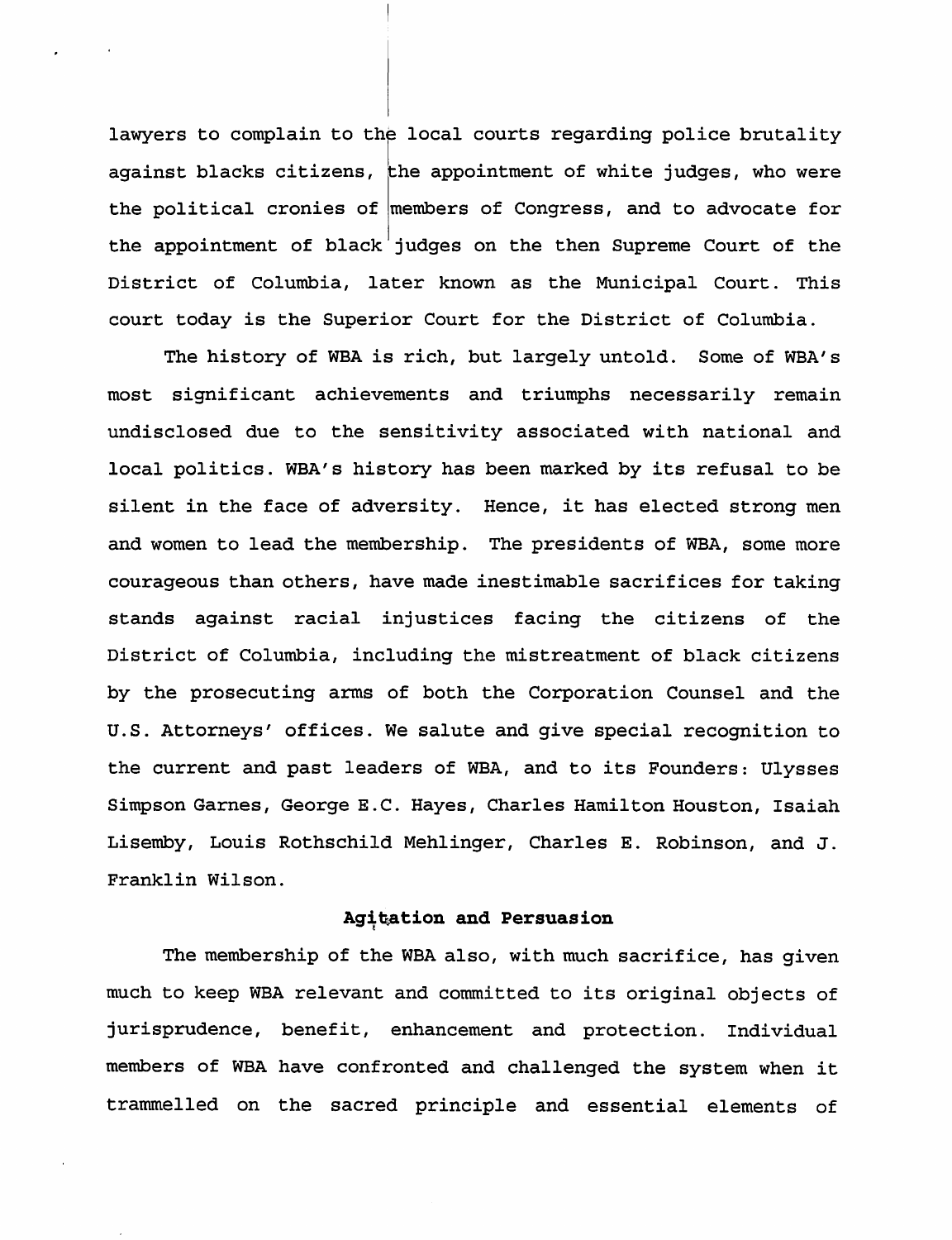justice and fair play.

A few examples are in order. In 1939, the District of Columbia Bar Association housed a library in the U. S. District Court building, a library that blacks could not use because they were not allowed to hold membership in the association because they were not white. A library in the courthouse provided white lawyers with a convenience that gave them a significant edge in trying cases. During court recesses, or at critical moments during a trial, white lawyers could run to the library in the courthouse to find precedents to support a point of law; black lawyers could not.

Huver I. Brown, a member of WBA, threatened to sue the Bar Association of the District of Columbia (B.A.D.C.) and sought the assistance of the WBA, which supported his claim. Word that WBA and Brown also might join as necessary parties, Harlan Fiske Stone, the Chief Justice of the U.S. Supreme Court and Robert H. Jackson, the U.S. Attorney General (the official joint landlords of the courthouse) in the suit caused quite a stir: the highest ranking u.S. judge and the nation's highest legal officer were about to be sued in a matter involving racism against black lawyers.

The matter was ultimately settled. The U.S. Attorney General ordered the B.A.D.C. to either allow black lawyers to use the library or to move out of the courthouse. For a service fee, the B.A.D.C. allowed black lawyers use of the library, but continued to bar them from membership. This matter also benefitted white women, who were also excluded from the same bar association. Brown's action directly influenced the B.A.D.C. to drop its male only membership requirement allowing white women to use the courthouse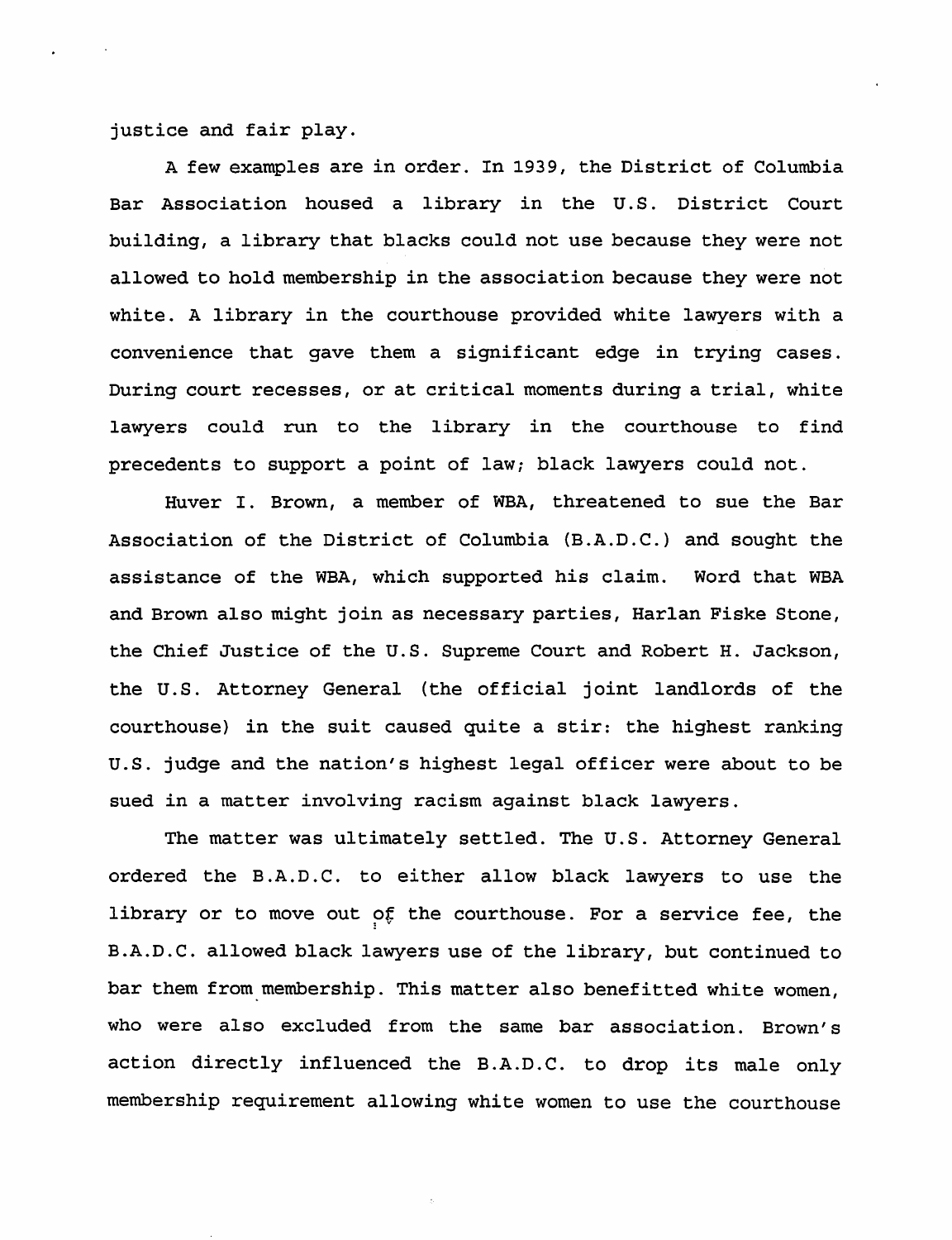library. Black lawyers continued to be excluded from membership in B.A.D.C. for more than twenty years. *See* J. CLAY SMITH, JR., EMANCIPATION: THE MAKING OF THE BLACK LAWYER, 1844-1944, at 578 (University of Pennsylvania Press, 1993); *Goshorn v. Bar Association* of *the District* of *Columbia,* 152 F. Supp. 300 (D.C.D.C. 1957) (court refuses to strike white-only By-Law provision) .

In other matters, in 1951, the WBA's chairman of its Public Relations Committee, Charles Sumner Brown, argued that the public interest was ill served without public supported payment of lawyers who handled the cases of indigent. WBA and Brown urged the support of S. 1210, a Bill "to provide the appointment and compensation of counsel to impoverished defendants in criminal cases in the U.S. District Court for the District of Columbia." In 1965, Charles Sumner Brown, in a letter to the *washington Post,* complained that the method by which our bench is chosen leaves a lot to be desired." Brown inferred that the local judges and those appointed in the federal D.C. courts were largely incompetent in the field of criminal law. In 1961, during the deanship of Spottswood William Robinson III, the WBA helped to facilitate the placement of the Legal Aid Society at the Howard University School of Law to provide legal assistance to the poor in civil cases.

#### **Women and the Washington Bar Association**

Black women have played an important role in the development of the Washington Bar Association that reaches back to its first years. Ollie May Cooper and Isadora Augusta Jackson Letcher, were active members of WBA. Both served as officers at one time or another. They nurtured and inspired the next generation of women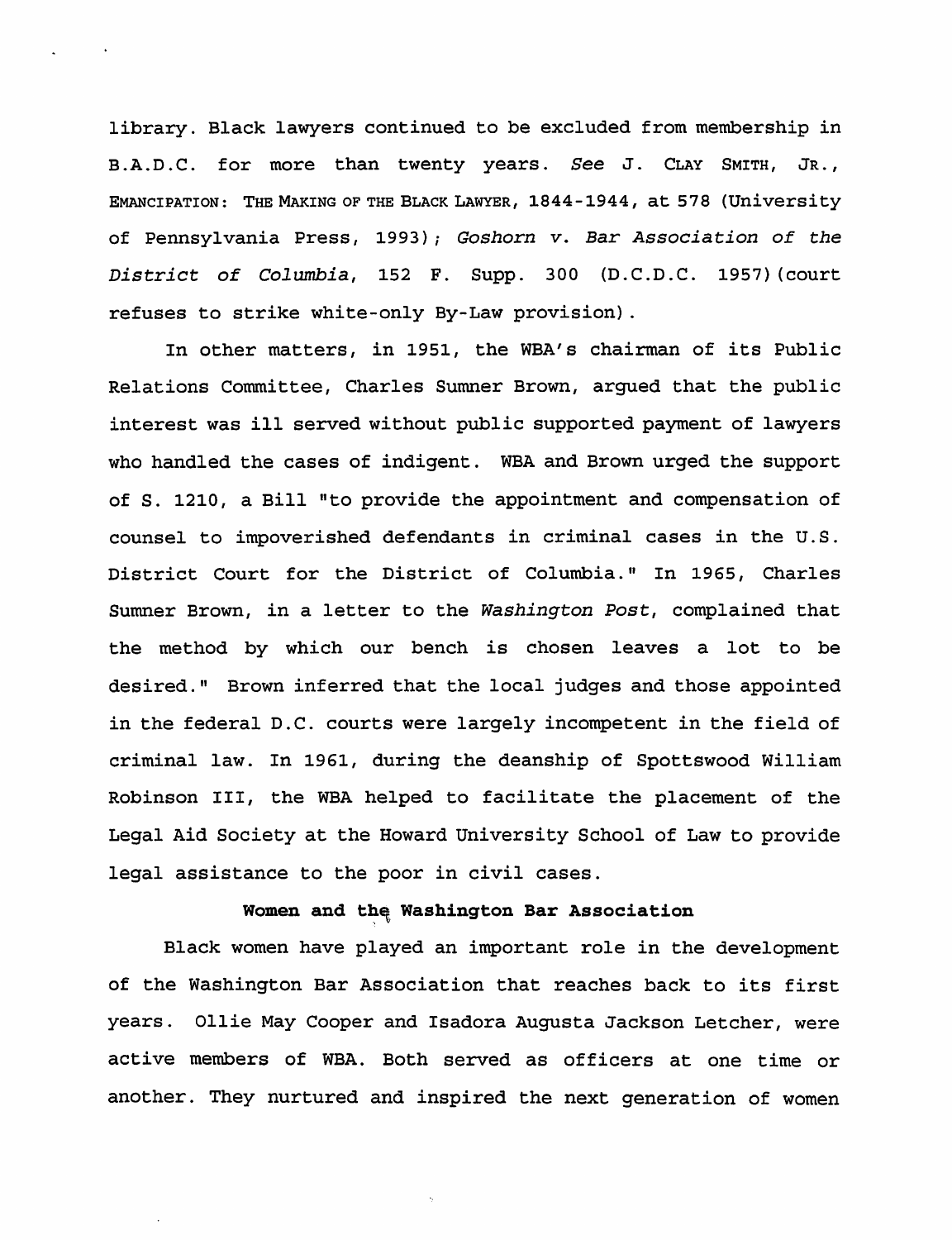lawyers in WBA, one of whom is Wilhelmenia Jackson (Rolark), who, in the 1960s, was corresponding secretary. However, it was not until 1973 that a woman was elected president.

Ruth Hankins-Nesbitt, who had been a loyal member of WBA for years, was elected to the office of president, but not without dissent. She served ably, and opened up opportunities for other women to head WBA, to ascend to the bench and to head governmental post and to be hired in key positions in the private sector. We salute the women of WBA, particularly, Ruth Hankins-Nesbitt.

# **Challenges Continue**

The past often is the best teacher for the present and the future. The record demonstrates that many of the same challenges facing the black lawyer and WBA that existed in yesteryear remain. There has been much progress since 1916 and 1925. However, the record demonstrates that recent presidents and senior ex-presidents of WBA continue to confront those who would deny the upward mobility of black lawyers, and the elevation of black women lawyers (e.g. Annice M. Wagner) to posts such as the Chief Judge of the D.C. Court of Appeals. Ex-presidents William S. Thompson, John McDaniels, Jr., Nathaniel Speights, John A. Turner, Jr., Iverson o. Mitchell, III, Belva Newsome, and Keith Watters, to name a few, appear in the press on issues involving limitations and the black lawyer.

Under the present leadership of Michael Hicks, the WBA continues to be a force in the general welfare of the District of Columbia pledging that the local and federal courts, the administrative staffs of the courts in this circuit, and the